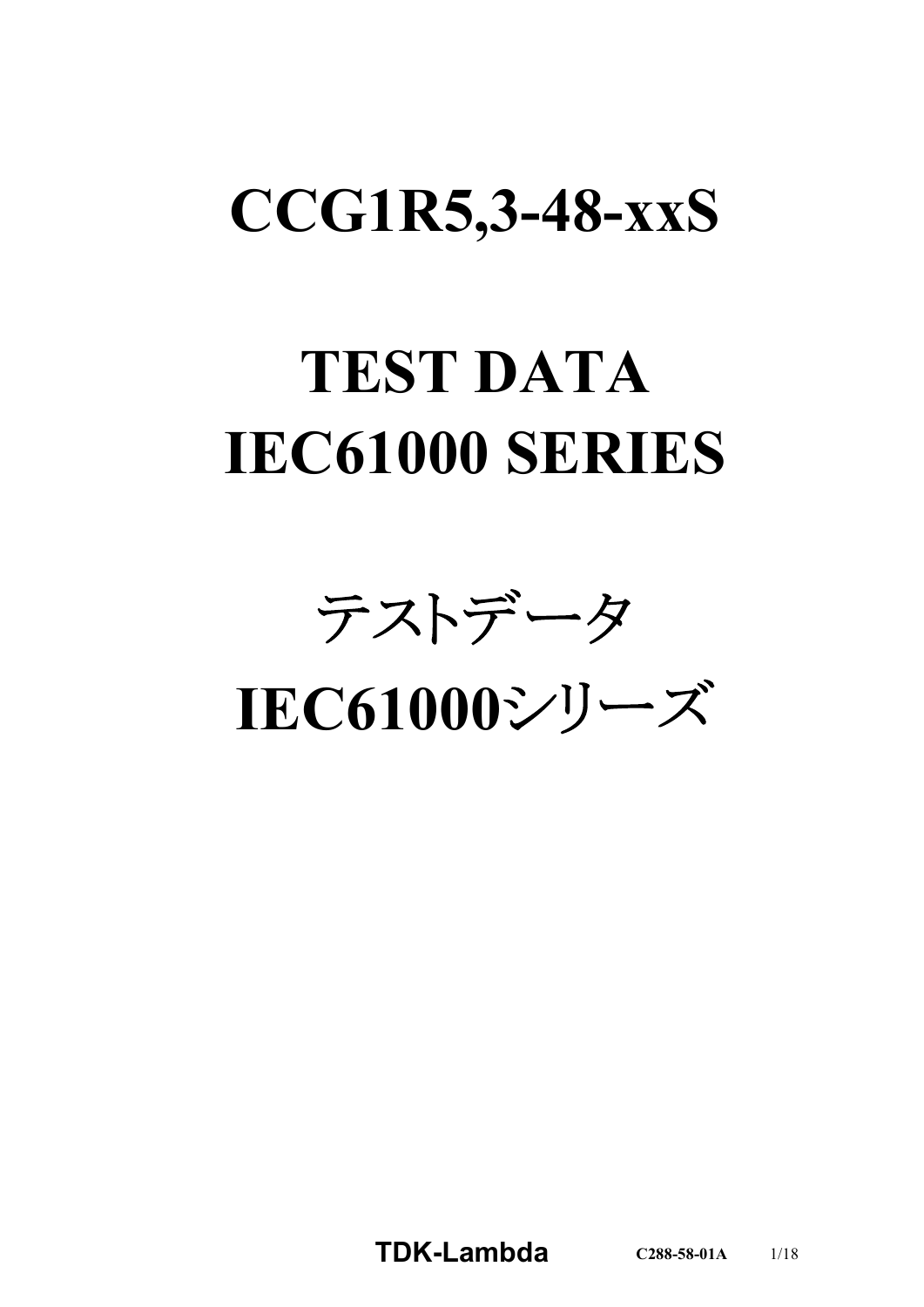#### *RWS 50B-600B Series* **CCG1R5,3-48-xxS**

## **INDEX**

|    |                                                                                       | <b>PAGE</b>   |
|----|---------------------------------------------------------------------------------------|---------------|
|    |                                                                                       | $\mathcal{R}$ |
|    | Summary of Immunity Test Results                                                      |               |
| 2. | 静電気放電イミュニティ試験 …………………………………………………………… 4                                               |               |
|    | Electrostatic Discharge Immunity Test (IEC61000-4-2)                                  |               |
| 3. | 放射性無線周波数電磁界イミュニティ試験 ………………………………………………… 6                                             |               |
|    | Radiated, Radio-Frequency, Electromagnetic Field Immunity Test (IEC61000-4-3)         |               |
|    | 4. 電気的ファーストトランジェントバーストイミュニティ試験 …………………………………… 8                                       |               |
|    | Electrical Fast Transient / Burst Immunity Test (IEC61000-4-4)                        |               |
|    | 5. サージイミュニティ試験 ………………………………………………………………                                               | 12            |
|    | Surge Immunity Test (IEC61000-4-5)                                                    |               |
| 6. | 伝導性無線周波数電磁界イミュニティ試験 ………………………………………………                                                | 14            |
|    | Conducted Disturbances, Induced by Radio-Frequency Field Immunity Test (IEC61000-4-6) |               |
| 7. | 電力周波数磁界イミュニティ試験 ………………………………………………………                                                 | 17            |
|    | Power Frequency Magnetic Field Immunity Test (IEC61000-4-8)                           |               |

使用記号 Terminology Used

|       | +Vin …… + 入力端子                | + Input Terminal                   |
|-------|-------------------------------|------------------------------------|
|       | -Vin ••••••• - 入力端子           | - Input Terminal                   |
|       | RC ••••••• リモートON/OFFコントロール端子 | Remote ON/OFF Control Terminal     |
|       | +Vout …… + 出力端子               | $+$ Output Terminal                |
|       | -Vout ・・・・・・ - 出力端子           | - Output Terminal                  |
|       | TRM ······ 出力電圧外部可変用端子        | Output Voltage Adjustment Terminal |
| FG    | ・・・・・・・ フレームグラウンド             | Frame GND                          |
| $\pm$ | ・・・・・・ 接地                     | Earth                              |

※ CCG1R5-48-xxSは、CCG3-48-xxSとほぼ同等な特性を示します。 従いまして、一部試験ではCCG3-48-xxSの試験データにて代用しております。 また、当社標準測定条件における結果であり、参考値としてお考え願います。 CCG1R5-48-xxS have nearly the same characteristic as CCG3-48-xxS data.

Therefore, Some data is substituted with CCG3-48-xxS data.

Test results are reference data based on our standard measurement condition.

## **TDK-Lambda**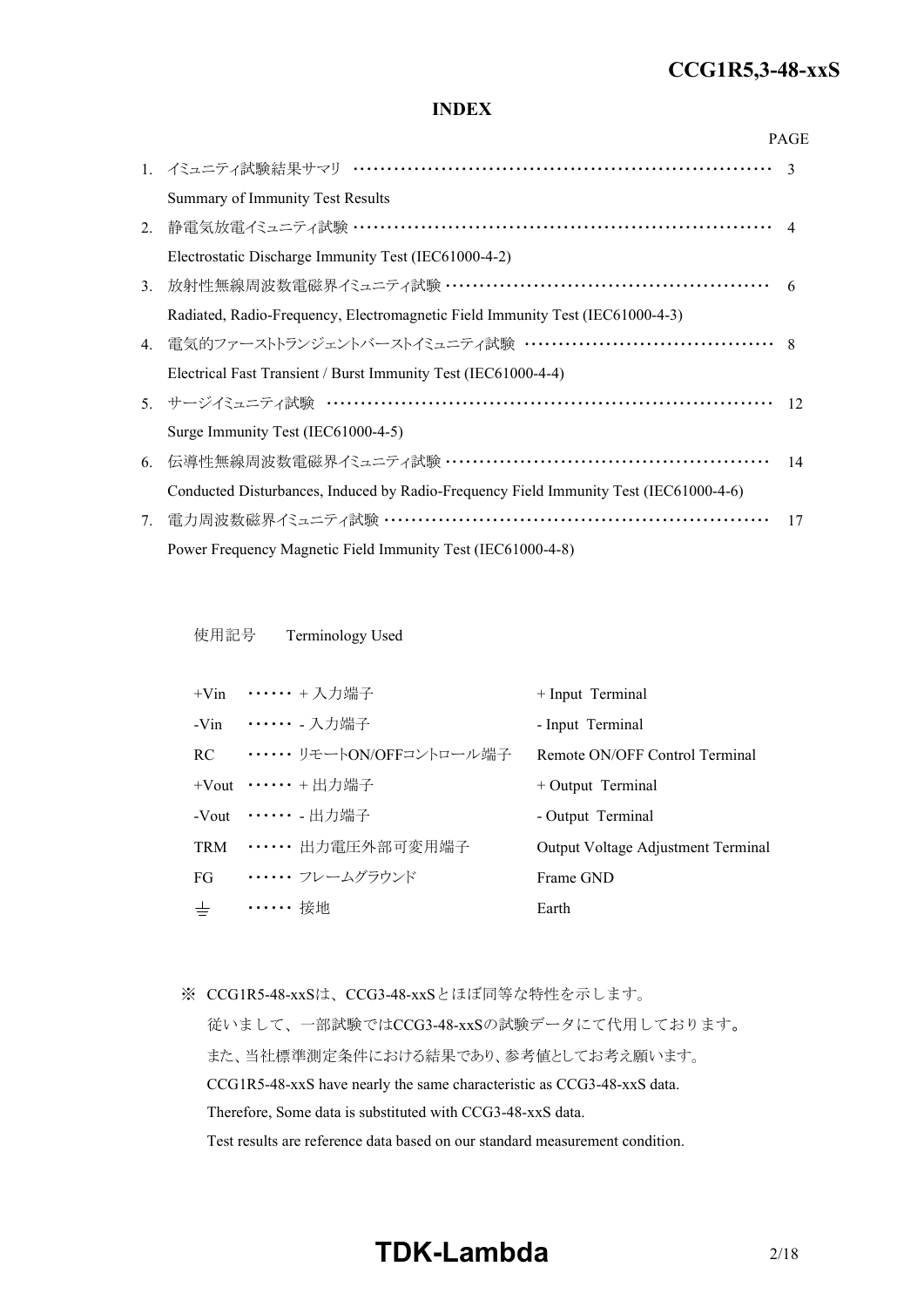## **1.** イミュニティ試験結果サマリ **Summary of Immunity Test Results**

## **MODEL : CCG1R5-48-xxS, CCG3-48-xxS**

| 項目<br>Item                                                                                       | 規格<br>Standard | 試験レベル<br><b>Test Level</b>                                      | 判定基準<br>Criterion<br>Level | 結果<br>Result |
|--------------------------------------------------------------------------------------------------|----------------|-----------------------------------------------------------------|----------------------------|--------------|
| 静電気放電イミュニティ試験<br>Electrostatic Discharge Immunity Test                                           | IEC61000-4-2   | Level 3<br>Air Discharge 8kV                                    | <sub>B</sub>               | <b>PASS</b>  |
| 放射性無線周波数電磁界イミュニティ試験<br>Radiated, Radio-Frequency,<br>Electromagnetic Field Immunity Test         | IEC61000-4-3   | Level 2<br>$3V/m(1.4-6.0GHz)$<br>Level 3<br>$10V/m(80-1000MHz)$ | $\mathsf{A}$               | <b>PASS</b>  |
| 電気的ファーストトランジェント<br>バーストイミュニティ試験<br>Electrical Fast Transient / Burst Immunity Test               | IEC61000-4-4   | Level 4<br>Input Port 4kV<br>Output Port 4kV<br>Signal Port 2kV | $\overline{B}$             | <b>PASS</b>  |
| サージイミュニティ試験<br><b>Surge Immunity Test</b>                                                        | IEC61000-4-5   | Level 3<br>Normal Mode 2kV                                      | B                          | <b>PASS</b>  |
| 伝導性無線周波数電磁界イミュニティ試験<br>Conducted Disturbances,<br>Induced by Radio-Frequency Field Immunity Test | IEC61000-4-6   | Level 3<br>10V(150kHz-80MHz)                                    | $\mathsf{A}$               | <b>PASS</b>  |
| 電力周波数磁界イミュニティ試験<br>Power Frequency Magnetic Field Immunity Test                                  | IEC61000-4-8   | Level 4<br>30A/m(50H, 60Hz)                                     | $\mathsf{A}$               | <b>PASS</b>  |

試験条件の詳細は、各テストページを参照してください。 Refer to the test condition section for further details.

## 判定基準A

Criterion Level A

- 1. 試験中、5%を超える出力電圧の変動のない事
	- The regulation of output voltage must not exceed 5% of initial value during test.
- 2. 試験後の出力電圧は初期値から変動していない事
	- The output voltage must be within the regulation of specification after the test.
- 3. 発煙・発火のない事 Smoke and fire are not allowed.

## 判定基準B

## Criterion Level B

- 1. 入力再投入を必要とする一時的な機能低下のない事
	- Must not have temporary function degradation that requires input restart.
- 2. 試験後の出力電圧は初期値から変動していない事
- The output voltage must be within the regulation of specification after the test. 3. 発煙・発火のない事
	- Smoke and fire are not allowed.

# **TDK-Lambda**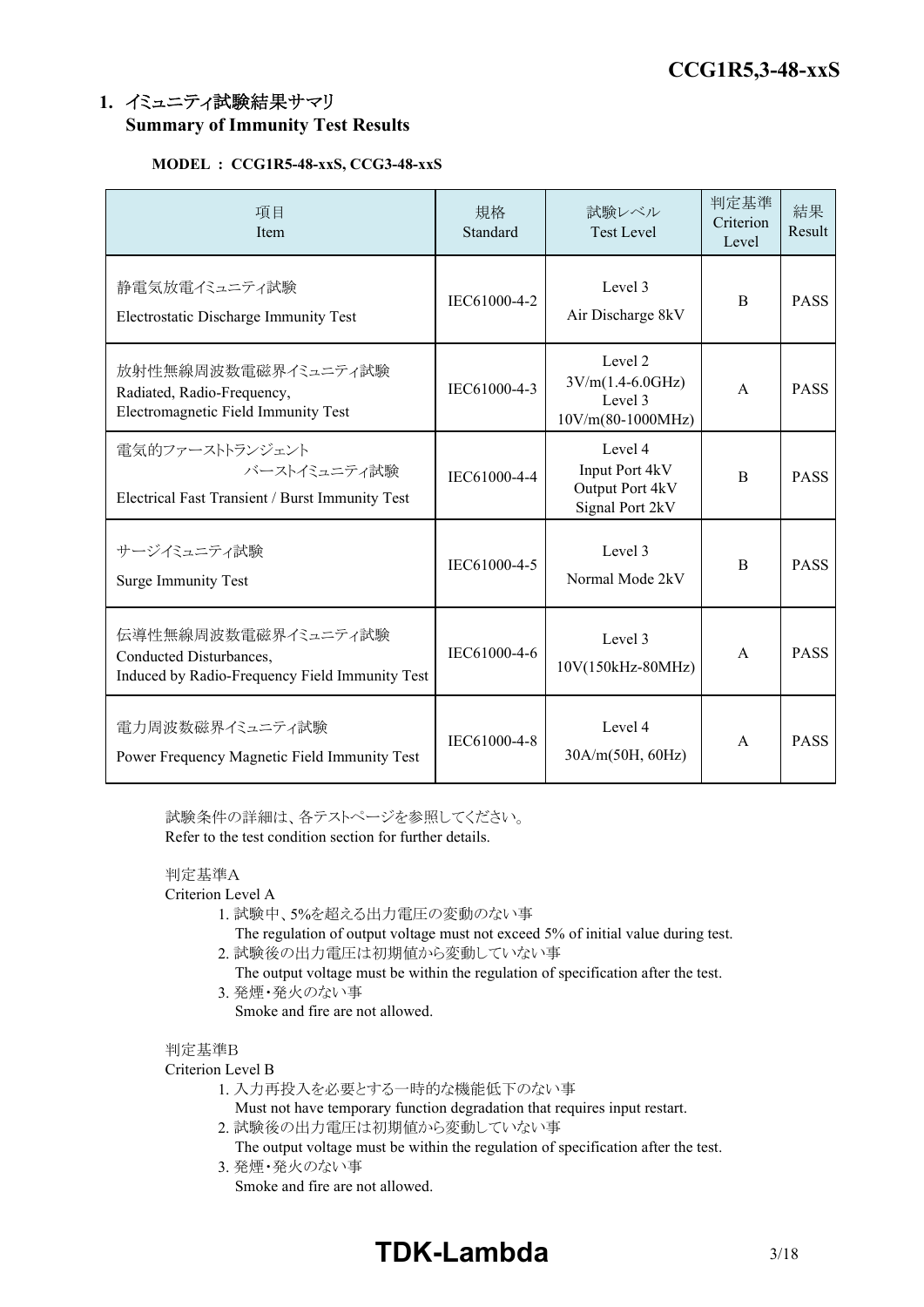## **2.** 静電気放電イミュニティ試験 **Electrostatic Discharge Immunity Test (IEC61000-4-2)**

## **MODEL : CCG3-48-xxS**

※CCG1R5-48-xxSはCCG3-48-xxSと同様の回路と機構の為、CCG3-48-xxSのデータで代用しております CCG1R5-48-xxS is the same circuit and mechanical structure as CCG3-48-xxS, data is substituted with CCG3-48-xxS data.

## **(1)** 使用計測器 **Equipment Used** • 静電気試験機 : ESS-S3011/GT-30R (Noise Laboratory) Electrostatic Discharge Simulator • 放電抵抗 : 330Ω Discharge Resistance • 静電容量 | 150pF

Capacitance

## **(2)** 供試品台数 **The number of D.U.T. (Device Under Test)**

| $\cdot$ CCG3-48-03S | : $1 \oplus (1 \text{ unit})$ |
|---------------------|-------------------------------|
| $\cdot$ CCG3-48-15S | : $1 \oplus (1 \text{ unit})$ |

## **(3)** 試験条件 **Test Conditions**

| • 試験電圧                     | :気中放電 8kV                                          |
|----------------------------|----------------------------------------------------|
| <b>Test Voltage</b>        | Air Discharge 8kV                                  |
| • 極性                       | $: +, -$                                           |
| Polarity                   |                                                    |
| • 試験回数                     | : $10 \Box$                                        |
| Number of Tests            | 10 times                                           |
| • 放電間隔                     | :>1秒                                               |
| Discharge Interval         | $>1$ second                                        |
| • 周囲温度                     | $: 25^{\circ}C$                                    |
| <b>Ambient Temperature</b> |                                                    |
| • 入力電圧                     | : 48VDC                                            |
| Input Voltage              |                                                    |
| ・出力電圧                      | : 定格                                               |
| Output Voltage             | Rated                                              |
| ・出力電流                      | $\therefore$ CCG3-48-03S<br>$0A, 0.8A(0\%, 100\%)$ |
| Output Current             | $0A, 0.2A(0\%, 100\%)$<br>CCG3-48-15S              |
|                            |                                                    |

## **(4)** 試験方法及び印加箇所 **Test Method and Device Test Point**

• 放電ガンを用いて各入出力端子に気中放電する Apply the Electrostatic Discharge to each Input and Output Terminal by Air Discharge.



## **TDK-Lambda** 4/18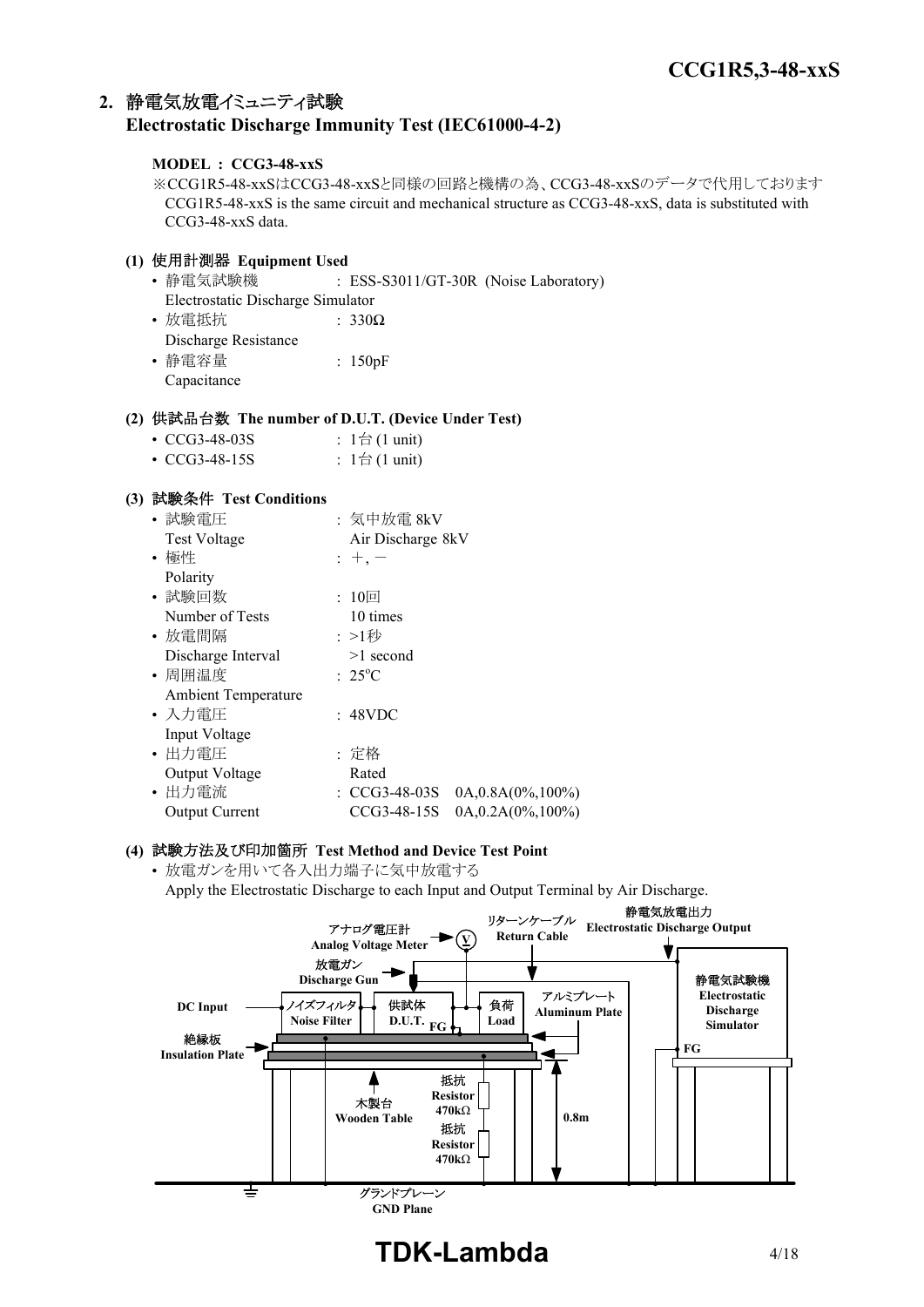

| • セラミックコンデンサ (C1) |          | : $100V 2.2 \mu F$      |
|-------------------|----------|-------------------------|
| Ceramic Capacitor |          | (C3216X7S2A225K, TDK)   |
| • セラミックコンデンサ      | (C2)     | $: 2kV$ 1000pF          |
| Ceramic Capacitor |          | (C4520X7R3D102K, TDK)   |
| • セラミックコンデンサ      | (C3)     | $: 25V$ 10 $\mu$ F      |
| Ceramic Capacitor |          | (C3216X7R1E106K, TDK)   |
| • セラミックコンデンサ      | (C4, C5) | : 630V 470pF            |
| Ceramic Capacitor |          | (C3216C0G2J471J, TDK)   |
| • ヒューズ            | (F1)     | : 1.25A                 |
| Fuse              |          | (DC86V11CT 1.25A, SOC)  |
| • インダクター          | (L1)     | $: 22\mu H 650mA$       |
| Inductor          |          | (LQH32PB220MNC, MURATA) |

#### **(6)** 判定条件 **Acceptable Conditions**

1.入力再投入を必要とする一時的な機能低下のない事 Must not have temporary function degradation that requires input restart. 2.試験後の出力電圧は初期値から変動していない事

The output voltage must be within the regulation of specification after the test. 3.発煙・発火のない事

Smoke and fire are not allowed.

## **(7)** 試験結果 **Test Result**

| 気中放電<br>Air Discharge | CCG3-48-03S       | CCG3-48-15S       |  |
|-----------------------|-------------------|-------------------|--|
| 8kV                   | 合格<br><b>PASS</b> | 合格<br><b>PASS</b> |  |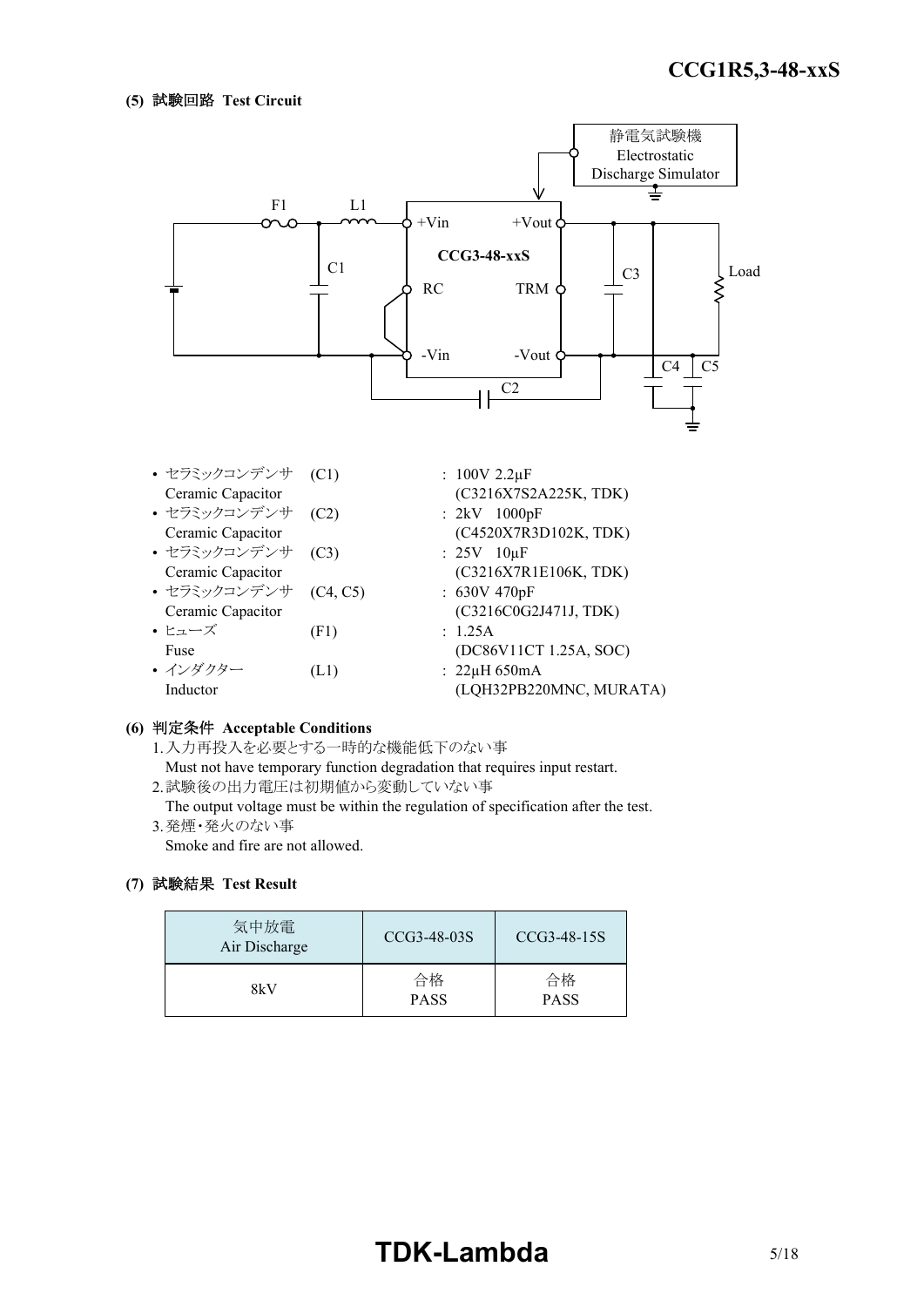## **3.** 放射性無線周波数電磁界イミュニティ試験

## **Radiated, Radio-Frequency, Electromagnetic Field Immunity Test (IEC61000-4-3)**

| MODEL : CCG3-48-xxS                       |                                                   |                                                                                                                                                                       |  |  |  |
|-------------------------------------------|---------------------------------------------------|-----------------------------------------------------------------------------------------------------------------------------------------------------------------------|--|--|--|
| CCG3-48-xxS data.                         |                                                   | ※CCG1R5-48-xxSはCCG3-48-xxSと同様の回路と機構の為、CCG3-48-xxSのデータで代用しております<br>CCG1R5-48-xxS is the same circuit and mechanical structure as CCG3-48-xxS, data is substituted with |  |  |  |
| (1) 使用計測器 Equipment Used                  |                                                   |                                                                                                                                                                       |  |  |  |
| • シグナルジェネレータ                              |                                                   | : N5181A (Agilent Technologies)                                                                                                                                       |  |  |  |
| Signal Generator                          |                                                   |                                                                                                                                                                       |  |  |  |
| • パワーアンプシステム                              |                                                   | : BBA150-BC500, BBA150-D110/E100 (ROHDE&SCHWARZ)                                                                                                                      |  |  |  |
| Power Amplifier System                    |                                                   |                                                                                                                                                                       |  |  |  |
| • アンテナ                                    |                                                   | : VULP9118E (Schwarzbeck), 3117 (ETS Lindgren)                                                                                                                        |  |  |  |
| Antenna                                   |                                                   |                                                                                                                                                                       |  |  |  |
|                                           | (2) 供試品台数 The Number of D.U.T (Device Under Test) |                                                                                                                                                                       |  |  |  |
| $\cdot$ CCG3-48-03S                       |                                                   | : $1 \oplus (1 \text{ unit})$                                                                                                                                         |  |  |  |
| $\cdot$ CCG3-48-15S                       |                                                   | : $1 \oplus (1 \text{ unit})$                                                                                                                                         |  |  |  |
|                                           |                                                   |                                                                                                                                                                       |  |  |  |
| (3) 試験条件 Test Conditions                  |                                                   |                                                                                                                                                                       |  |  |  |
| • 電磁界周波数                                  |                                                   | : $80~1000$ MHz, $1.4~6.0$ GHz                                                                                                                                        |  |  |  |
| Electromagnetic Frequency                 |                                                   |                                                                                                                                                                       |  |  |  |
| • 放射電磁界強度                                 |                                                   | : $10 \text{V/m}(80 \text{~} 1000 \text{MHz})$ , $3 \text{V/m}(1.4 \text{~} 6.0 \text{GHz})$                                                                          |  |  |  |
| Radiation Field Strength<br>• スイープコンディション |                                                   | : 1.0%ステップ, 0.5秒保持                                                                                                                                                    |  |  |  |
| Sweep Condition                           |                                                   | $1.0\%$ step up, 0.5 seconds hold                                                                                                                                     |  |  |  |
| • 振幅変調                                    |                                                   | $: 80\%, 1kHz$                                                                                                                                                        |  |  |  |
| Amplitude Modulated                       |                                                   |                                                                                                                                                                       |  |  |  |
| • 偏波                                      |                                                   | : 水平, 垂直                                                                                                                                                              |  |  |  |
| Wave Angle                                |                                                   | Horizontal and Vertical                                                                                                                                               |  |  |  |
| • 試験方向                                    |                                                   | : 上下, 左右, 前後                                                                                                                                                          |  |  |  |
| Test Angle                                |                                                   | Top/Bottom, Both Sides, Front/Back                                                                                                                                    |  |  |  |
| • 距離                                      |                                                   | : 3.0m                                                                                                                                                                |  |  |  |
| Distance                                  |                                                   |                                                                                                                                                                       |  |  |  |
| • 周囲温度                                    |                                                   | $: 25^{\circ}C$                                                                                                                                                       |  |  |  |
| <b>Ambient Temperature</b>                |                                                   |                                                                                                                                                                       |  |  |  |
| • 入力電圧                                    |                                                   | : 48VDC                                                                                                                                                               |  |  |  |
| Input Voltage                             |                                                   |                                                                                                                                                                       |  |  |  |
| • 出力電圧                                    |                                                   | : 定格                                                                                                                                                                  |  |  |  |
| Output Voltage                            |                                                   | Rated                                                                                                                                                                 |  |  |  |
| • 出力電流                                    |                                                   | : $CCG3-48-03S$ $0.8A(100\%)$                                                                                                                                         |  |  |  |

#### **(4)** 試験方法 **Test Method**

供試体に向け、アンテナから規定の無線周波数電磁界を放射する Apply the specified Radio Frequency Electromagnetic Field from Antenna to DUT.

Output Current CCG3-48-15S 0.2A(100%)

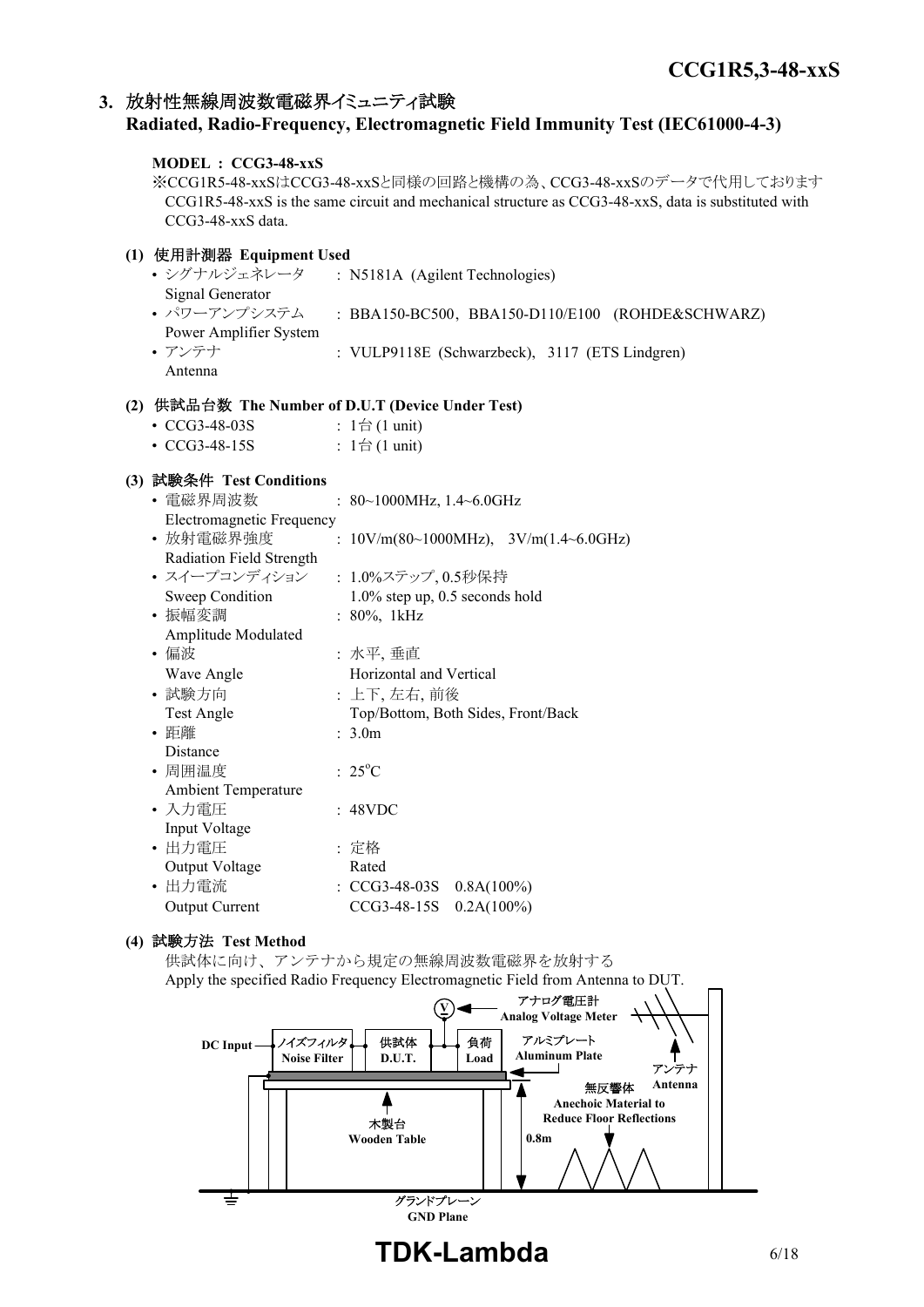

(6) 判定条件 Acceptable Conditions

1.試験中、5%を超える出力電圧の変動のない事 The regulation of output voltage must not exceed 5% of initial value during test.

- 2.試験後の出力電圧は初期値から変動していない事 The output voltage must be within the regulation of specification after the test.
- 3.発煙・発火のない事 Smoke and fire are not allowed.
- (7) 試験結果 Test Result

| 電磁界周波数<br>Electromagnetic Frequency | 放射電磁界強度<br>Radiation Field Strength | CCG3-48-03S       | $CCG3-48-15S$     |
|-------------------------------------|-------------------------------------|-------------------|-------------------|
| $80 \sim 1000 MHz$                  | 10V/m                               | 合格<br><b>PASS</b> | 合格<br><b>PASS</b> |
| $1.4 \sim 6.0$ GHz                  | 3V/m                                | 合格<br><b>PASS</b> | 合格<br><b>PASS</b> |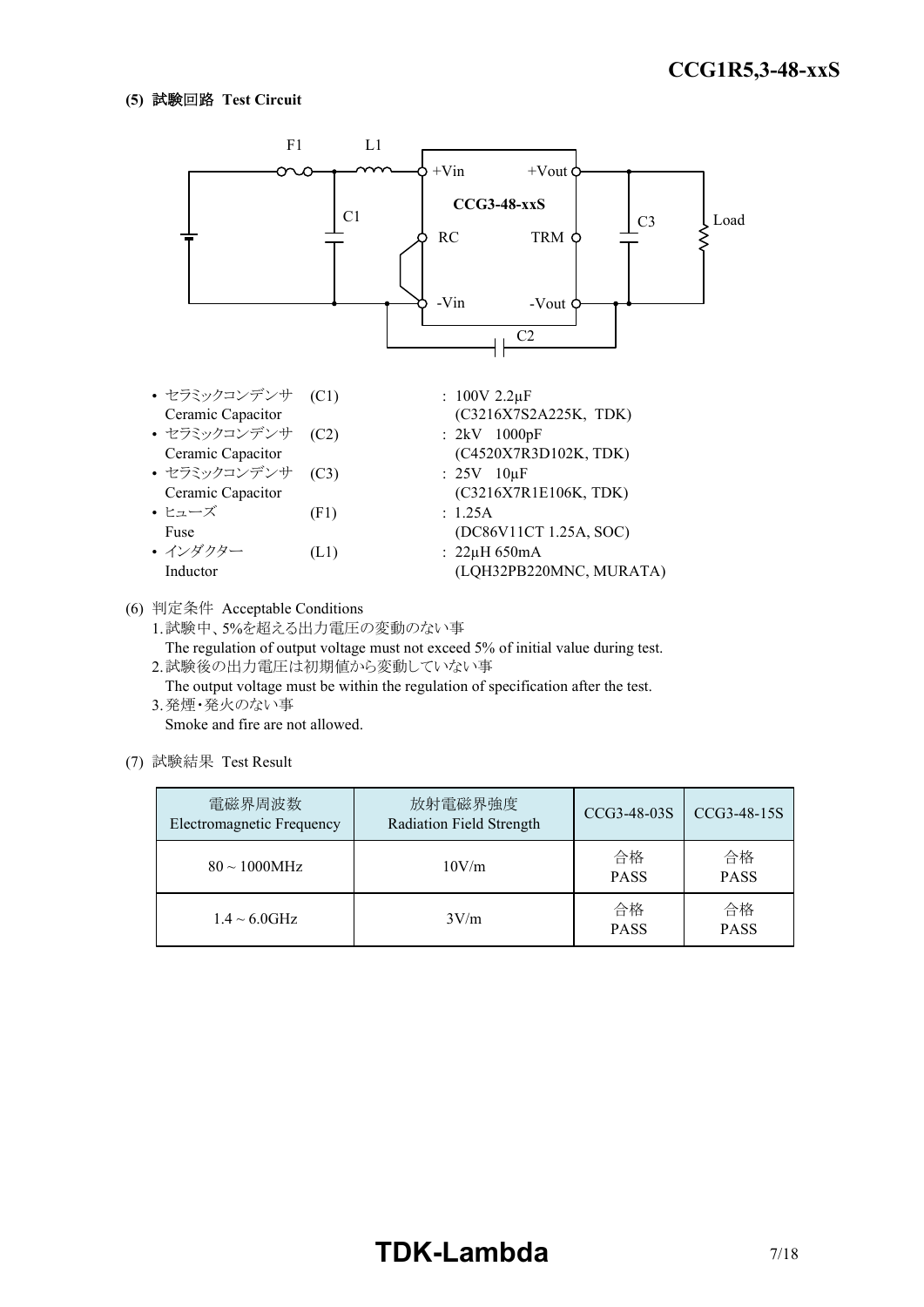## **4.** 電気的ファーストトランジェントバーストイミュニティ試験 **Electrical Fast Transient / Burst Immunity Test (IEC61000-4-4)**

#### **MODEL : CCG1R5-48-xxS, CCG3-48-xxS**

| (1) 使用計測器 Equipment Used |                                   |
|--------------------------|-----------------------------------|
| • EFT/B発生器               | : FNS-AX3-B50B (Noise Laboratory) |
| EFT/B Generator          |                                   |
| • カップリングクランプ             | : 15-00001A (Noise Laboratory)    |
| Coupling Clamp           |                                   |
|                          |                                   |

## **(2)** 供試品台数 **The Number of D.U.T. (Device Under Test)**

- $CCG1R5-48-03S$  :  $1 \oplus (1 \text{ unit})$
- CCG3-48-03S :  $1 \oplus (1 \text{ unit})$
- CCG3-48-15S :  $1 \oplus (1 \text{ unit})$

## **(3)** 試験条件 **Test Conditions**

| • 試験電圧              | : 入力ポート4kV,           | 出力ポート4kV, 信号ポート2kV               |                 |
|---------------------|-----------------------|----------------------------------|-----------------|
| <b>Test Voltage</b> | Input Port 4kV,       | Output Port 4kV, Signal Port 2kV |                 |
| • バースト期間            | $: 15$ msec           | • パルス周波数                         | : 100kHz        |
| <b>Burst Time</b>   |                       | Pulse Frequency                  |                 |
| • パルス個数             | : 75 <sub>pres</sub>  | • バースト周期                         | $: 300$ msec    |
| Number of Pulse     |                       | <b>Burst Cycle</b>               |                 |
| • 極性                | $: +,-$               | • 試験時間                           | : 1分            |
| Polarity            |                       | <b>Test Duration</b>             | 1 minute        |
| • 試験回数              | $: 1 \square$         | • 周囲温度                           | $: 25^{\circ}C$ |
| Number of Tests     | 1 time                | <b>Ambient Temperature</b>       |                 |
| • 入力電圧              | : 48VDC               | • 出力電圧                           | : 定格            |
| Input Voltage       |                       | Output Voltage                   | Rated           |
| • 出力電流              | $\cdot$ CCG1R5-48-03S | $0A, 0.4A(0\%, 100\%)$           |                 |
| Output Current      | $CCG3-48-03S$         | $0A, 0.8A(0\%, 100\%)$           |                 |
|                     | CCG3-48-15S           | $0A, 0.2A(0\%, 100\%)$           |                 |

## **(4)** 試験方法及び印加箇所 **Test Method and Device Test Point**

A. 入力ポート(+Vin、-Vin)に規定のバースト・ノイズをコモンモードで印加する Apply the specified Burst Noise to the Input Ports (+Vin, -Vin) with Common Mode.



**TDK-Lambda** 8/18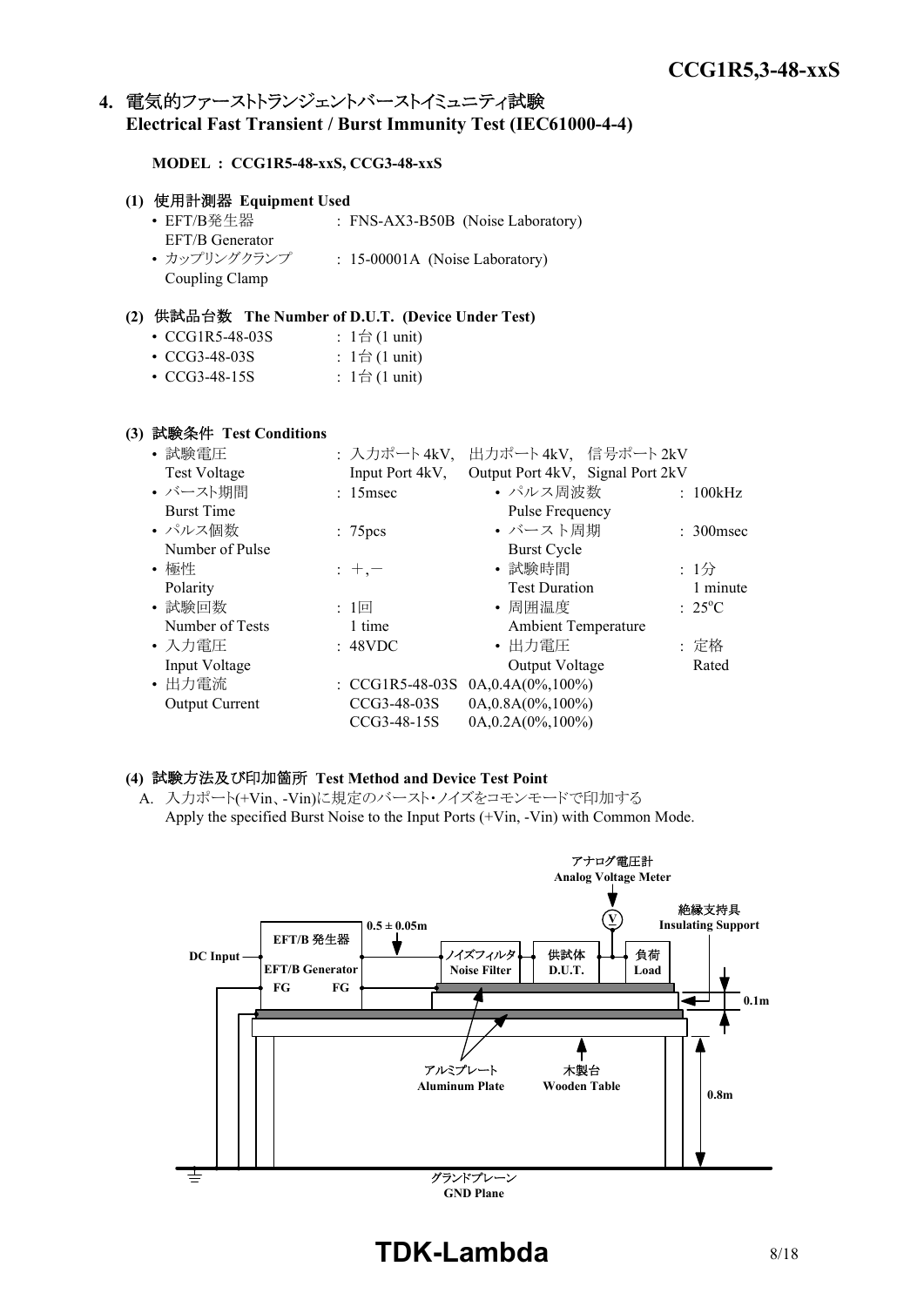B. 出力ポート(+Vo、-Vo)に規定のバースト・ノイズをコモンモードで印加する Apply the specified Burst Noise to the Output Ports (+Vo, -Vo) with Common Mode.



C. 信号ポート(RC, -Vin, TRM, +Vout, -Vout)に規定のバースト・ノイズをコモンモードで印加する Apply the specified Burst Noise to the Signal Ports(RC, -Vin, TRM, +Vout, -Vout) with Common Mode.



# **TDK-Lambda** 9/18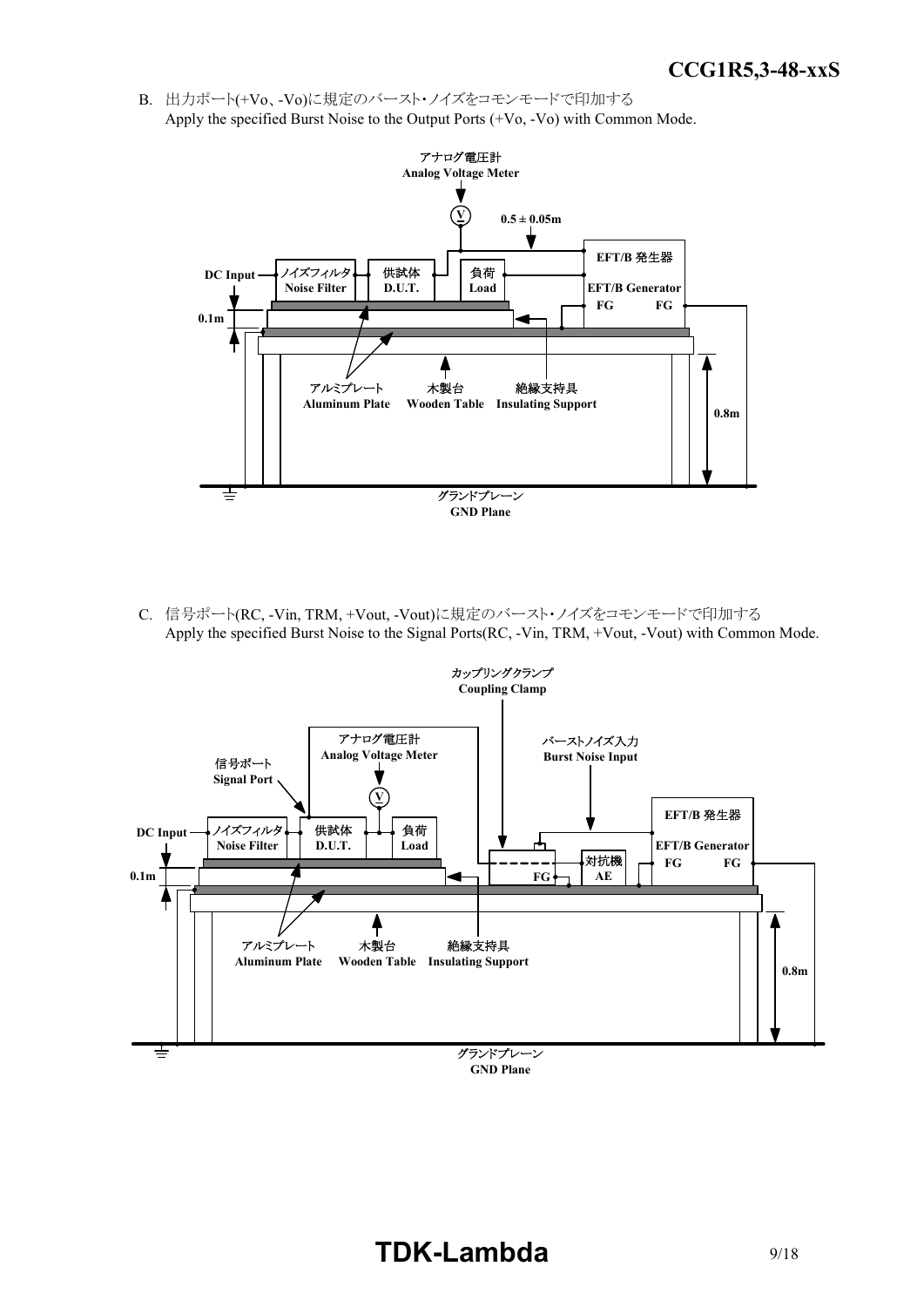- **(5)** 試験回路 **Test Circuit**
	- A. 入力ポート Input Port



B. 出力ポート Output Port



C. 信号ポート Signal Port

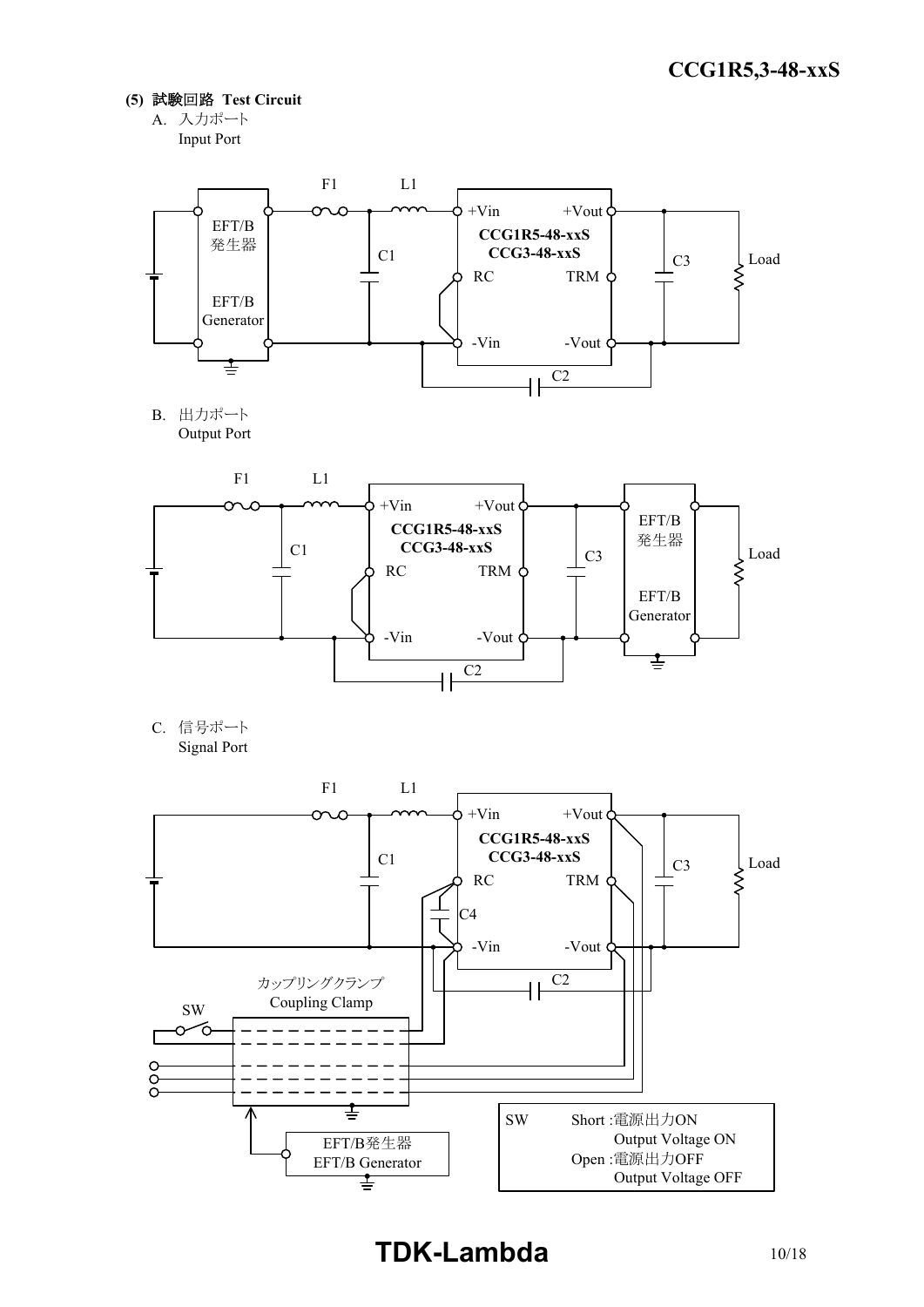#### *RWS 50B-600B Series* **CCG1R5,3-48-xxS**

| • セラミックコンデンサ (C1) |      | : $100V 2.2 \mu F$      |
|-------------------|------|-------------------------|
| Ceramic Capacitor |      | (C3216X7S2A225K, TDK)   |
| • セラミックコンデンサ      | (C2) | $: 2kV$ 1000pF          |
| Ceramic Capacitor |      | (C4520X7R3D102K, TDK)   |
| • セラミックコンデンサ      | (C3) | $: 25V$ 10 $\mu$ F      |
| Ceramic Capacitor |      | (C3216X7R1E106K, TDK)   |
| • セラミックコンデンサ      | (C4) | $: 50V$ 220pF           |
| Ceramic Capacitor |      | (C1005C0G1H221J, TDK)   |
| • ヒューズ            | (F1) | : 1.25A                 |
| Fuse              |      | (DC86V11CT 1.25A, SOC)  |
| • インダクター          | (L1) | $: 22\mu H 650mA$       |
| Inductor          |      | (LQH32PB220MNC, MURATA) |
|                   |      |                         |

## **(6)** 判定条件 **Acceptable Conditions**

- 1.入力再投入を必要とする一時的な機能低下のない事 Must not have temporary function degradation that requires input restart.
- 2.試験後の出力電圧は初期値から変動していない事 The output voltage must be within the regulation of specification after the test.
- 3.発煙・発火のない事 Smoke and fire are not allowed.

## **(7)** 試験結果 **Test Result**

| 試験箇所                                              | 試験電圧                | CCG1R5            | CCG <sub>3</sub>  |                   |
|---------------------------------------------------|---------------------|-------------------|-------------------|-------------------|
| <b>Test Port</b>                                  | <b>Test Voltage</b> | 48-03S            | 48-03S            | 48-15S            |
| 入力ポート (+Vin, -Vin)<br>Input Port                  | 4kV                 | 合格<br><b>PASS</b> | 合格<br><b>PASS</b> | 合格<br><b>PASS</b> |
| 出力ポート (+Vout, -Vout)<br>Output Port               | 4kV                 | - ※               | 合格<br><b>PASS</b> | 合格<br><b>PASS</b> |
| 信号ポート(RC, -Vin, TRM, +Vout, -Vout)<br>Signal Port | 2kV                 | 合格<br><b>PASS</b> | 合格<br><b>PASS</b> | 合格<br><b>PASS</b> |

※CCG1R5-48-xxSはCCG3-48-xxSと同様の回路と機構の為、CCG3-48-xxSのデータで代用しております CCG1R5-48-xxS is the same circuit and mechanical structure as CCG3-48-xxS, data is substituted with CCG3-48-xxS data.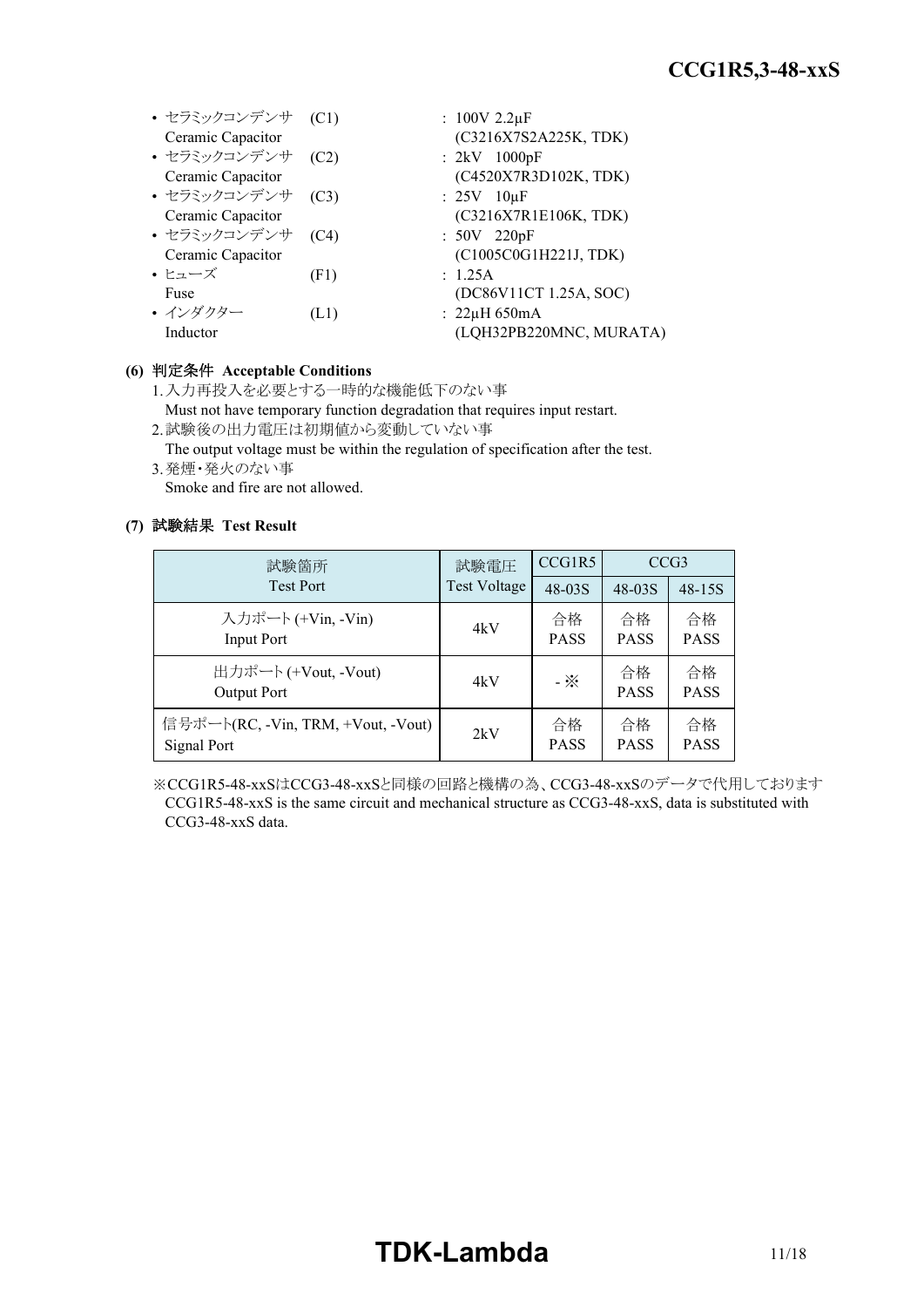## **5.** サージイミュニティ試験 **Surge Immunity Test (IEC61000-4-5)**

## **MODEL : CCG1R5-48-xxS, CCG3-48-xxS**

| (1) 使用計測器 Equipment Used |                                 |
|--------------------------|---------------------------------|
| • サージ試験機                 | : LSS-F02A1A (Noise Laboratory) |
| Surge Simulator          |                                 |
| • 結合インピーダンス              | $\cdot$ 2.0                     |
| Coupling Impedance       |                                 |
| • 結合コンデンサ                | : $18\mu$ F                     |
| Coupling Capacitance     |                                 |
|                          |                                 |

#### **(2)** 供試品台数 **The Number of D.U.T.(Device Under Test)**

|  | $\cdot$ CCG1R5-48-03S | : $1 \oplus (1 \text{ unit})$ |
|--|-----------------------|-------------------------------|
|--|-----------------------|-------------------------------|

- $CCG3-48-03S$  :  $1 \oplus (1 \text{ unit})$
- CCG3-48-15S :  $1 \oplus (1 \text{ unit})$

### **(3)** 試験条件 **Test Conditions**

| • モード                 | : ディファレンシャル                | • 試験電圧                 | $: 2$ kV |
|-----------------------|----------------------------|------------------------|----------|
| Mode                  | Differential               | <b>Test Voltage</b>    |          |
| • 極性                  | $: +, -$                   | • 試験回数                 | : 5回     |
| Polarity              |                            | Number of Tests        | 5 times  |
| • 周囲温度                | $: 25^{\circ}C$            | • 入力電圧                 | : 48VDC  |
| Ambient Temperature   |                            | Input Voltage          |          |
| • 出力電圧                | : 定格                       |                        |          |
| Output Voltage        | Rated                      |                        |          |
| • 出力電流                | $\therefore$ CCG1R5-48-03S | $0A, 0.4A(0\%, 100\%)$ |          |
| <b>Output Current</b> | CCG3-48-03S                | $0A, 0.8A(0\%, 100\%)$ |          |
|                       | CCG3-48-15S                | $0A, 0.2A(0\%, 100\%)$ |          |

## **(4)** 試験方法及び印加箇所 **Test Method and Device Test Point**

入力ポート(+Vin、-Vin)に規定のサージ電圧をディファレンシャルモードで印加する Apply the specified Surge Voltage to the Input Ports(+Vin, -Vin) with Differential Mode.

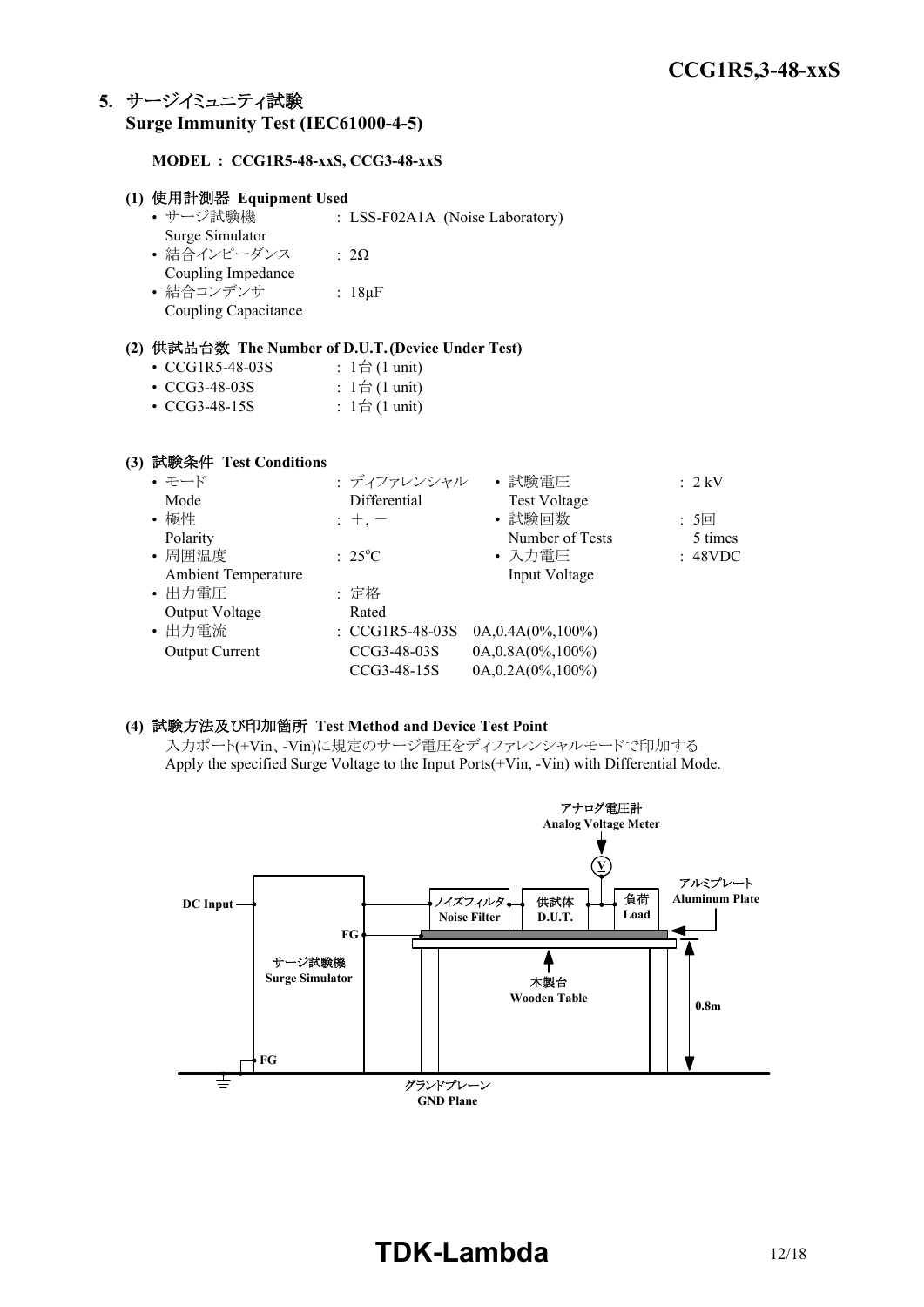

## **(6)** 判定条件 **Acceptable Conditions**

1.入力再投入を必要とする一時的な機能低下のない事 Must not have temporary function degradation that requires input restart. 2.試験後の出力電圧は初期値から変動していない事

The output voltage must be within the regulation of specification after the test.

3.発煙・発火のない事 Smoke and fire are not allowed.

## **(7)** 試験結果 **Test Result**

| 試験箇所<br><b>Test Port</b>  | 試験電圧         | CCG1R5            | CCG <sub>3</sub>  |                   |
|---------------------------|--------------|-------------------|-------------------|-------------------|
|                           | Test Voltage | 48-03S            | 48-03S            | 48-15S            |
| ディファレンシャル<br>Differential | 2kV          | 合格<br><b>PASS</b> | 合格<br><b>PASS</b> | 合格<br><b>PASS</b> |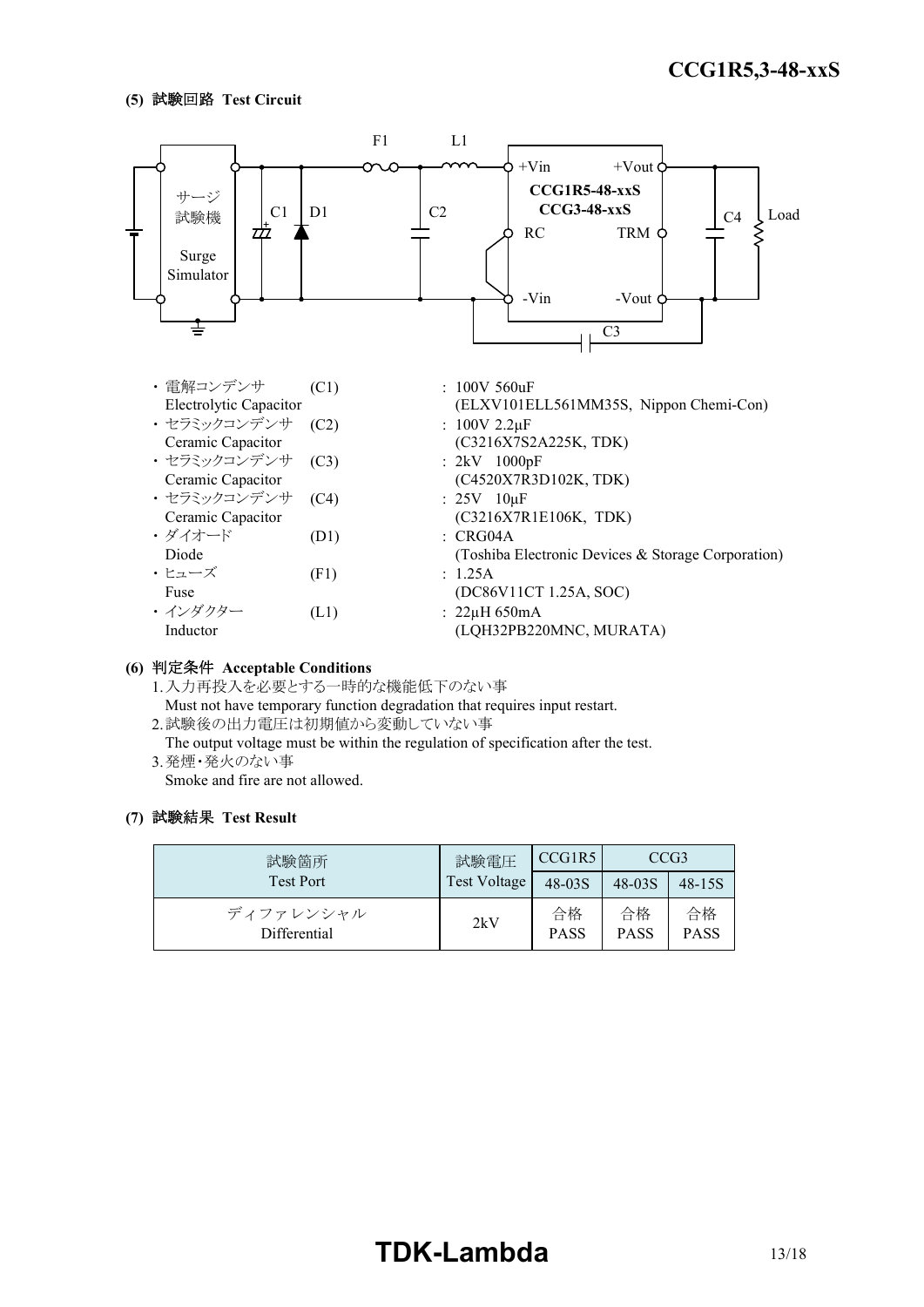## **6.** 伝導性無線周波数電磁界イミュニティ試験 **Conducted Disturbances, Induced by Radio-Frequency Field Immunity Test (IEC61000-4-6)**

## **MODEL : CCG1R5-48-xxS, CCG3-48-xxS**

## **(1)** 使用計測器 **Equipment Used**

• RF パワーアンプ : BBA150 (Rohde & Schwarz) RF Power Amplifier • シグナルジェネレータ : N5181A (Agilent Technologies) Signal Generator • 結合/減結合ネットワーク: CDN M316, CDN M216 (TESEQ) Coupling De-Coupling Network (CDN) • RF 注入クランプ : KEMZ801A (TESEQ) RF Injection Clamp • 減衰器 : BS5000 (Toyo) Attenuator

## **(2)** 供試品台数 **The Number of D.U.T. (Device Under Test)**

| • $CCG1R5-48-03S$   | : $1 \oplus (1 \text{ unit})$ |
|---------------------|-------------------------------|
| $\cdot$ CCG3-48-03S | : $1 \oplus (1 \text{ unit})$ |
| $\cdot$ CCG3-48-15S | : $1 \oplus (1 \text{ unit})$ |

## **(3)** 試験条件 **Test Conditions**

| • 電磁界周波数                   | $: 150kHz \sim 80MHz$             | • 試験電圧              | :10V    |
|----------------------------|-----------------------------------|---------------------|---------|
| Electromagnetic Frequency  |                                   | <b>Test Voltage</b> |         |
| • スイープコンディション              | : 1.0%ステップ, 0.5秒保持                |                     |         |
| Sweep Condition            | $1.0\%$ step up, 0.5 seconds hold |                     |         |
| • 周囲温度                     | $: 25^{\circ}C$                   | ・入力電圧               | : 48VDC |
| <b>Ambient Temperature</b> |                                   | Input Voltage       |         |
| • 出力電圧                     | : 定格                              |                     |         |
| Output Voltage             | Rated                             |                     |         |
| • 出力電流                     | $\therefore$ CCG1R5-48-03S        | $0.4A(100\%)$       |         |
| <b>Output Current</b>      | $CCG3-48-03S$                     | $0.8A(100\%)$       |         |
|                            | CCG3-48-15S                       | $0.2A(100\%)$       |         |

## **(4)** 試験方法及び印加箇所 **Test Method and Device Test Point**

A. 入力ポート(+Vin、-Vin)および出力ポート(+Vo、-Vo)に規定の無線周波数電磁界をコモンモードで 印加する

Apply the specified Radio Frequency Electromagnetic Field to the Input Ports (+Vin, -Vin) and Output Ports (+Vo, -Vo) with Common Mode.



# **TDK-Lambda** 14/18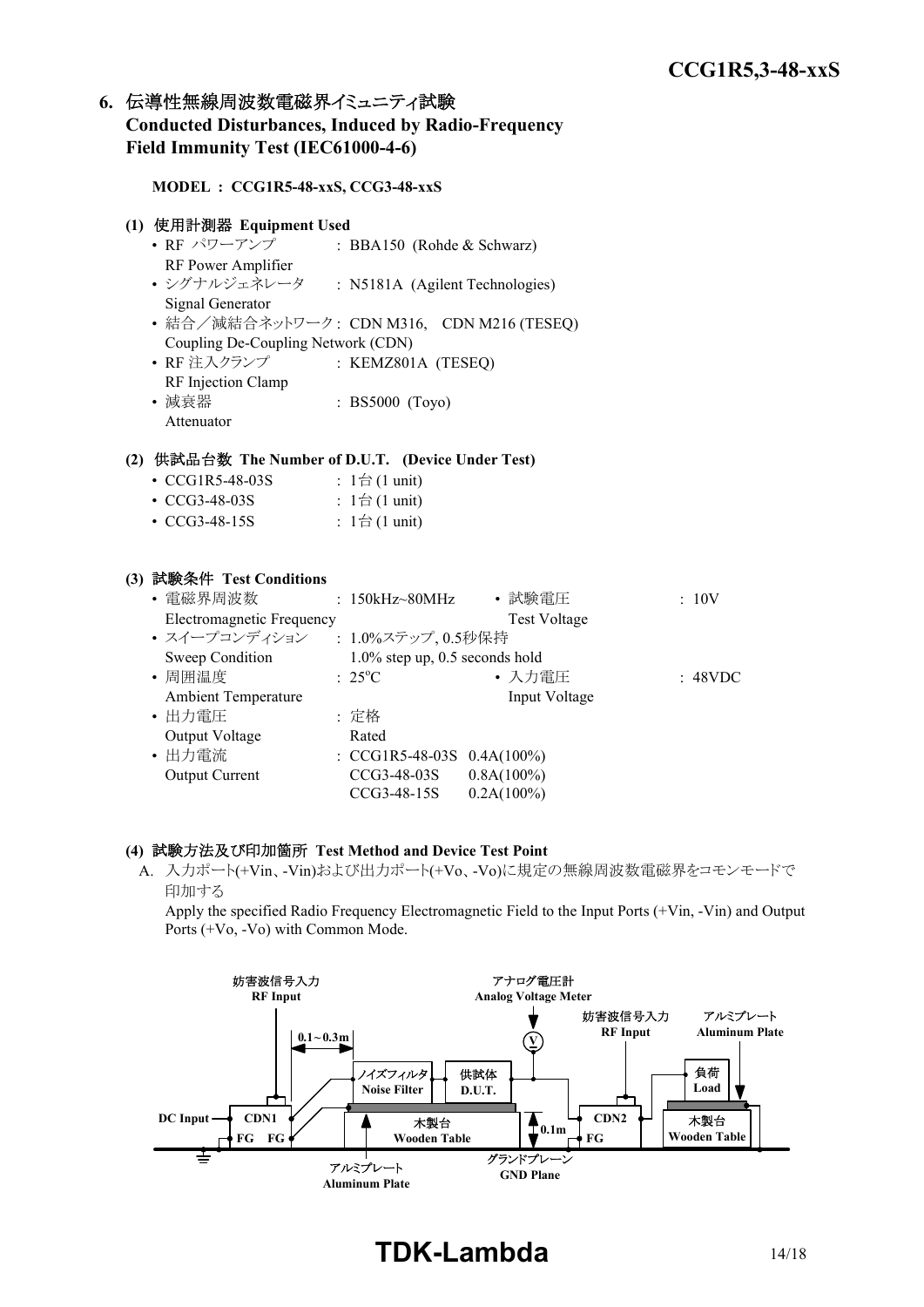*INSTRUCTION MANUAL* B. 信号ポート(RC, -Vin, TRM, +Vout, -Vout)に規定の無線周波数電磁界をコモンモードで印加する Apply the specified Radio Frequency Electromagnetic Field to the Signal Ports(RC, -Vin, TRM, +Vout, -Vout) with Common Mode.



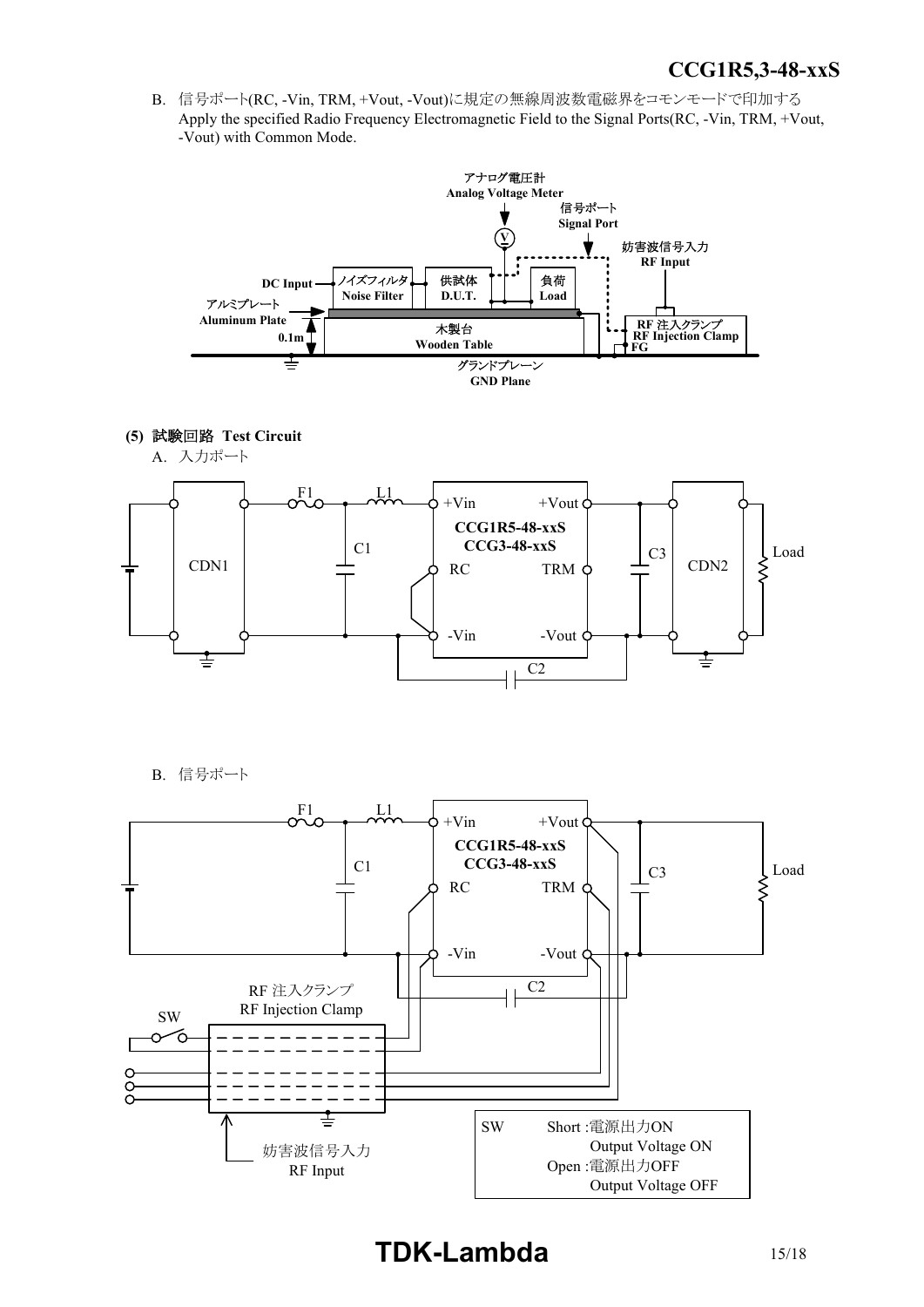#### *RWS 50B-600B Series* **CCG1R5,3-48-xxS**

| • セラミックコンデンサ (C1) |      | : $100V 2.2 \mu F$      |
|-------------------|------|-------------------------|
| Ceramic Capacitor |      | (C3216X7S2A225K, TDK)   |
| • セラミックコンデンサ (C2) |      | $: 2kV$ 1000pF          |
| Ceramic Capacitor |      | (C4520X7R3D102K, TDK)   |
| • セラミックコンデンサ      | (C3) | $: 25V$ 10 $\mu$ F      |
| Ceramic Capacitor |      | (C3216X7R1E106K, TDK)   |
| • ヒューズ            | (F1) | : 1.25A                 |
| Fuse              |      | (DC86V11CT 1.25A, SOC)  |
| • インダクター          | (L1) | $: 22\mu H 650mA$       |
| Inductor          |      | (LQH32PB220MNC, MURATA) |

## **(6)** 判定条件 **Acceptable Conditions**

1.試験中、5%を超える出力電圧の変動のない事 The regulation of output voltage must not exceed 5% of initial value during test.

- 2.試験後の出力電圧は初期値から変動していない事
- The output voltage must be within the regulation of specification after the test. 3.発煙・発火のない事

Smoke and fire are not allowed.

## **(7)** 試験結果 **Test Result**

| 試験箇所                                              | 試験電圧                | CCG1R5            | CCG <sub>3</sub>  |                   |
|---------------------------------------------------|---------------------|-------------------|-------------------|-------------------|
| <b>Test Port</b>                                  | <b>Test Voltage</b> | 48-03S            | 48-03S            | 48-15S            |
| 入力ポート (+Vin, -Vin)<br><b>Input Port</b>           | 10V                 | 合格<br><b>PASS</b> | 合格<br><b>PASS</b> | 合格<br><b>PASS</b> |
| 出力ポート (+Vout, -Vout)<br><b>Output Port</b>        | 10V                 | - ※               | 合格<br><b>PASS</b> | 合格<br><b>PASS</b> |
| 信号ポート(RC, -Vin, TRM, +Vout, -Vout)<br>Signal Port | 10V                 | 合格<br><b>PASS</b> | 合格<br><b>PASS</b> | 合格<br><b>PASS</b> |

 ※CCG1R5-48-xxSはCCG3-48-xxSと同様の回路と機構の為、CCG3-48-xxSのデータで代用しております CCG1R5-48-xxS is the same circuit and mechanical structure as CCG3-48-xxS, data is substituted with CCG3-48-xxS data.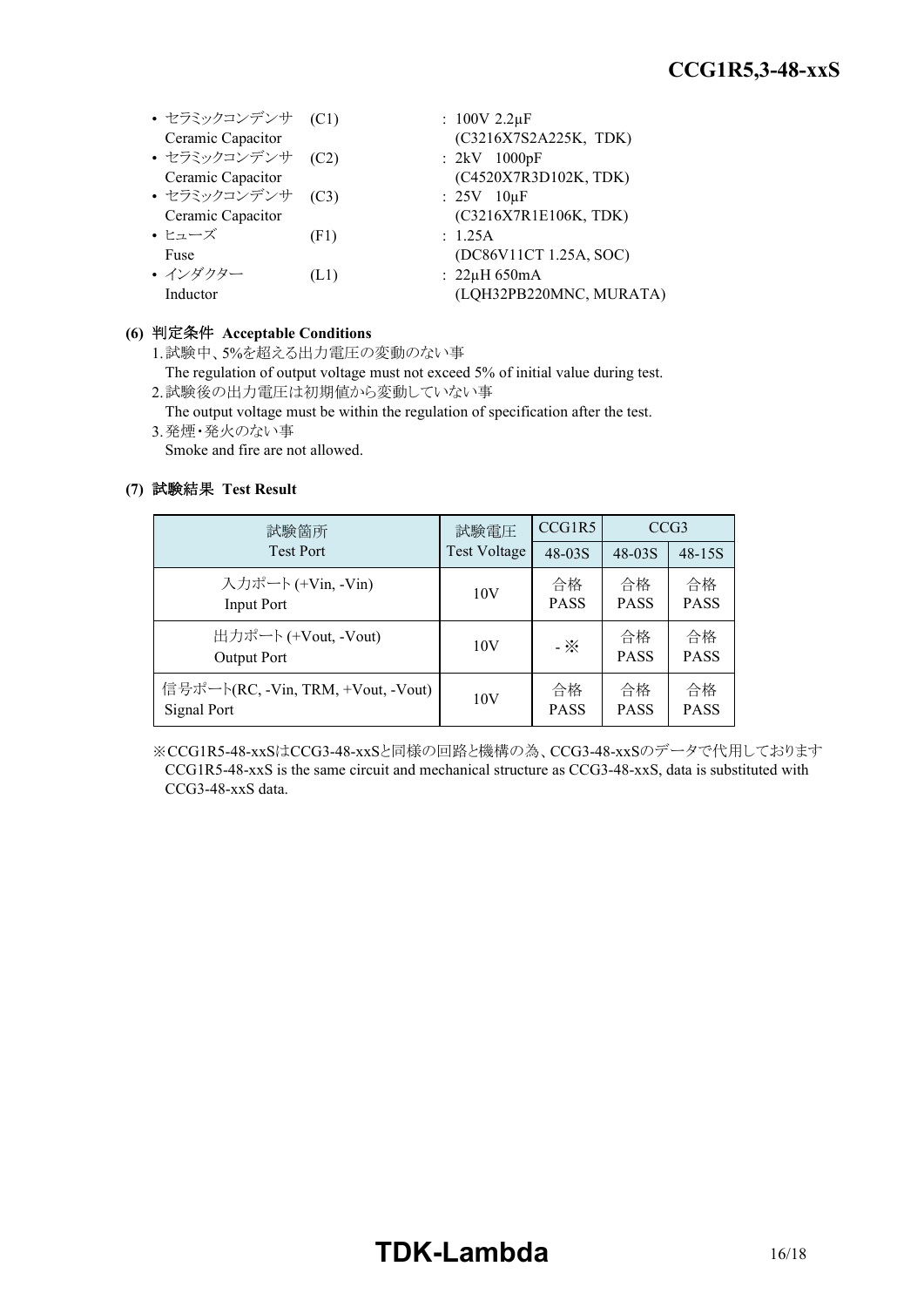## **7.** 電力周波数磁界イミュニティ試験

## **Power Frequency Magnetic Field Immunity Test (IEC61000-4-8)**

## **MODEL : CCG3-48-xxS**

※CCG1R5-48-xxSはCCG3-48-xxSと同様の回路と機構の為、CCG3-48-xxSのデータで代用しております CCG1R5-48-xxS is the same circuit and mechanical structure as CCG3-48-xxS, data is substituted with CCG3-48-xxS data.

## **(1)** 使用計測器 **Equipment Used** • ACパワーソース : AA2000XG (Takasago) AC Power Source • ヘルムホルツコイル : HHS5215/10A (Schwarzbeck) Helmholtz Coil

## **(2)** 供試品台数 **The Number of D.U.T. (Device Under Test)**

| • $CCG3-48-03S$ | : $1 \oplus (1 \text{ unit})$ |
|-----------------|-------------------------------|
|-----------------|-------------------------------|

• CCG3-48-15S :  $1 \oplus (1 \text{ unit})$ 

### **(3)** 試験条件 **Test Conditions**

| • 磁界強度                     | : 30A/m                               |
|----------------------------|---------------------------------------|
| Magnetic Field Strength    |                                       |
| • 印加磁界周波数                  | : 50Hz, 60Hz                          |
| Magnetic Frequency         |                                       |
| • 印加方向                     | : X, Y, Z                             |
| Direction                  |                                       |
| • 試験時間                     | :10秒以上(各方向)                           |
| <b>Test Duration</b>       | More than 10 seconds (Each Direction) |
| • 周囲温度                     | $: 25^{\circ}C$                       |
| <b>Ambient Temperature</b> |                                       |
| • 入力電圧                     | : 48VDC                               |
| Input Voltage              |                                       |
| • 出力電圧                     | : 定格                                  |
| Output Voltage             | Rated                                 |
| • 出力電流                     | : $CCG3-48-03S$ $0.8A(100\%)$         |
| Output Current             | CCG3-48-15S 0.2A(100%)                |
|                            |                                       |

## **(4)** 試験方法 **Test Method**

供試体に向け、ヘルムホルツコイルから規定の電力周波数磁界を放射する Apply the specified Power Frequency Magnetic Field from the Helmholtz Coil to DUT.